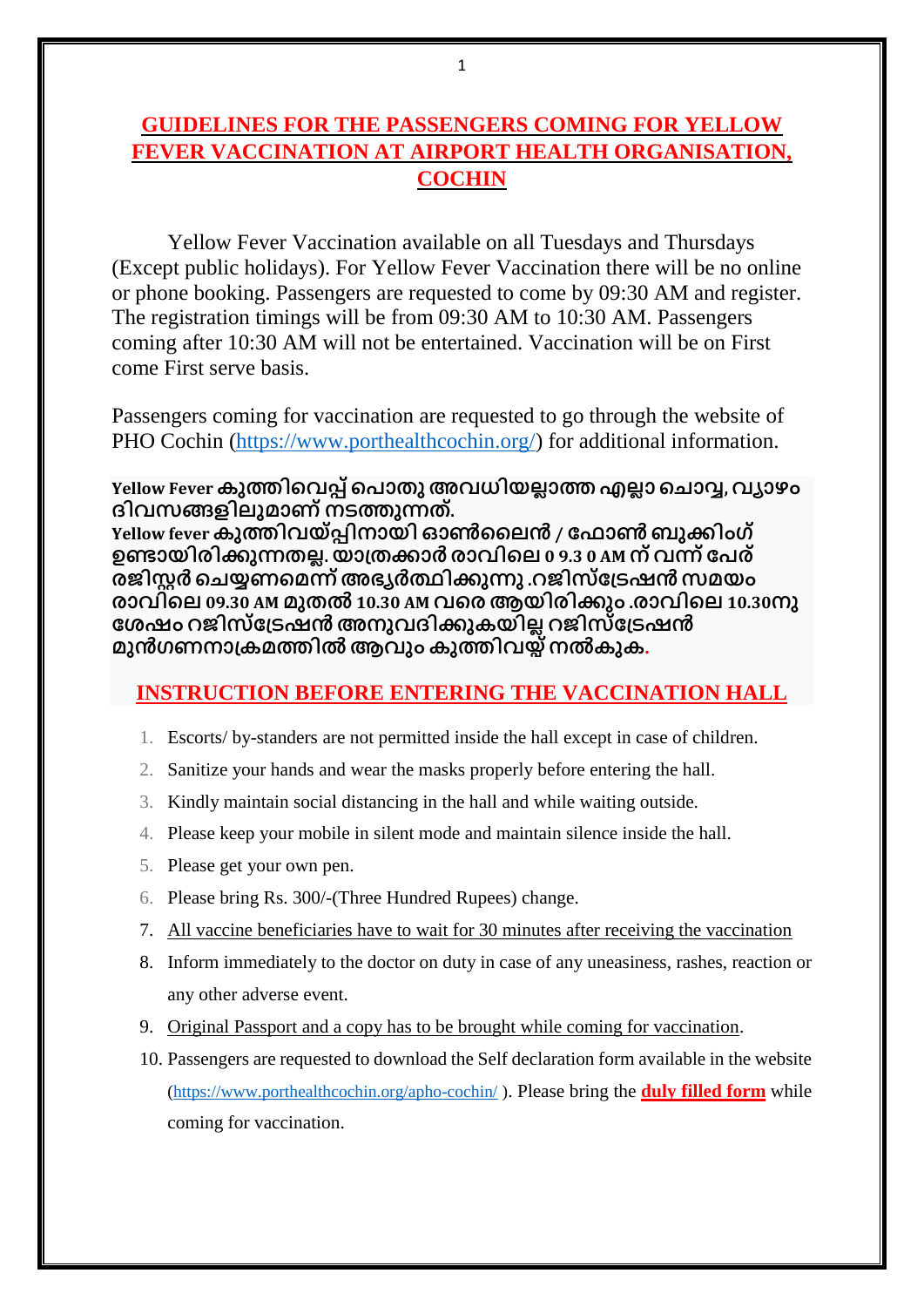### ARE YOU VACCINATED FOR COVID-19?

Passengers who have taken COVID-19 vaccine coming for Yellow Fever vaccination should take the Yellow Fever Vaccine after 2 weeks.

## HAVE YOU HAD COVID-19 DISEASE DURING THE LAST 1 MONTH?

Passengers who have had COVID-19 disease should take the Yellow Fever vaccine after 1 month of turning negative for COVID-19 disease.

# HAVE YOU HAD ANY LIVE VACCINE

Any number of different types of live vaccines can be given within a time frame of 24 hours. However in case, 24 hours have already passed since the administration of first live vaccine eg: MMR, BCG, TYPHOID ORAL, PLAGUE, ORAL POLIO, INTRANSAL INFLUENZA, TYPHUS), a different type of live vaccine (e.g. yellow fever) should be given after 28 days. This is based on the scientific studies which have shown reduced immune response when two different types of live vaccines are given at a gap of more than 24 hours but less than 28 days.

# WHO SHOULD NOT GET YELLOW FEVER VACCINE?

- *Anyone with allergy to eggs, chicken proteins, or gelatin,*
- *who had a severe allergic reaction to a previous dose of Yellow fever vaccine (Tell your doctor if you have any severe allergies)*
- *You are pregnant, or could be pregnant now or in the next two weeks*
- *Children younger than 12 months of age,*
- *HIV/AIDS patient.*
- *Immune system is weakened as a result of cancer or other medical conditions, a transplant, or radiation or drug treatment (such as steroids or cortisone, cancer chemotherapy, or other drugs that affect immune cell function).*
- *Persons with acute/moderate illness (with or without a fever) should postpone receiving this vaccine until they are well.*
- *Patients with thymus disorder, such as myasthenia gravis, DiGeorge syndrome, or thymoma or Thymus removed.*
- *Patients with major liver or kidney disease*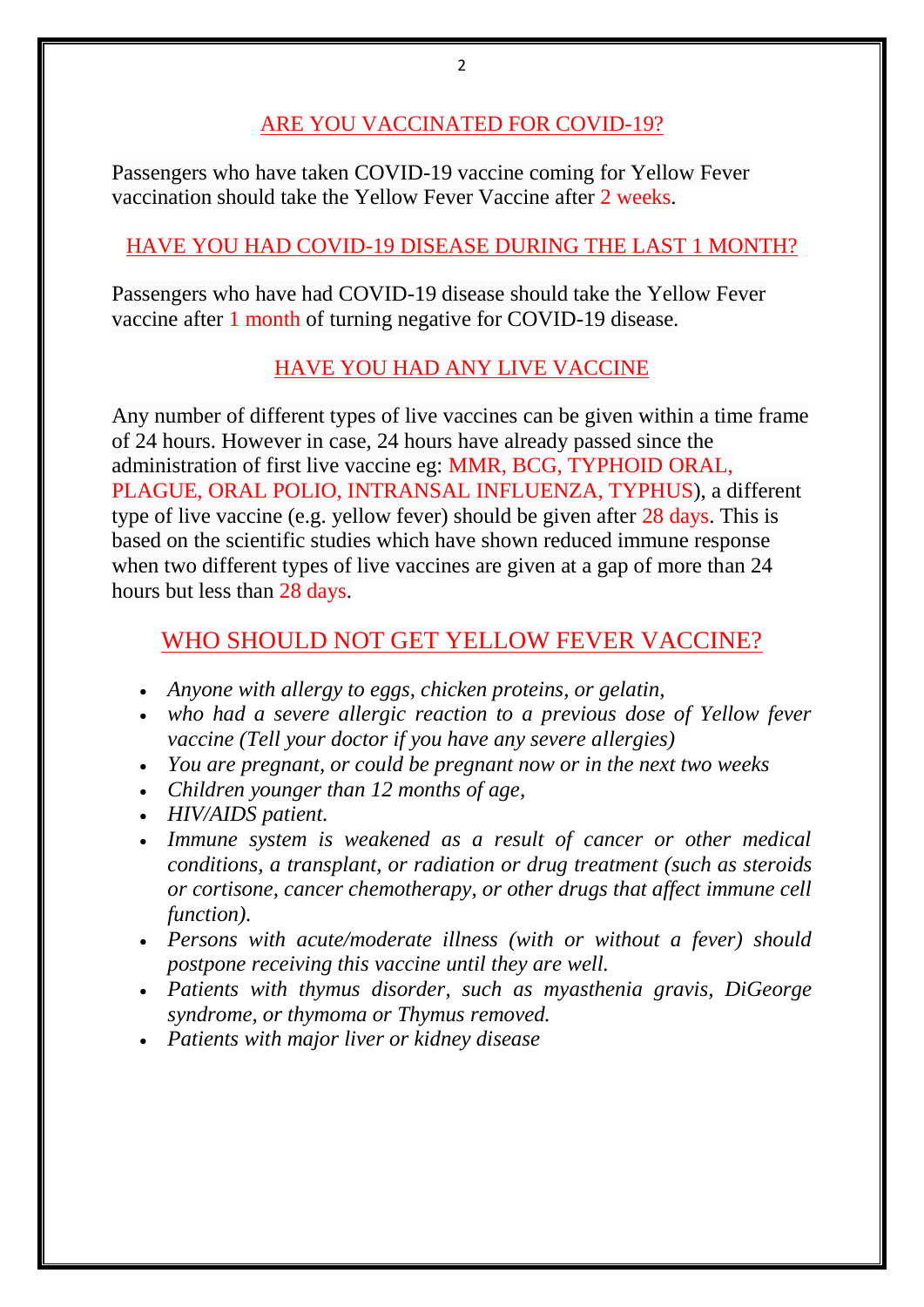#### **Please note:**

- Nursing mothers should avoid or postpone travel to an area where there is risk of yellow fever.
- Adults 60 years of age and older might be at increased risk for severe problems following vaccination.

## MILD SIDE EFFECTS OF VACCINATION

- Yellow fever vaccine has been associated with fever and with aches, soreness, redness or swelling where the shot was given. These problems occur in up to 1 out of 4 persons. They usually begin soon after the shot, and can last up to a week.
- Most people may have a slight sore arm.
- 2-10% may feel tired, headache, muscle aches, fever for 24 hours starting 3-9 days after the vaccine
- 1% need to curtail regular activities

## MORE SERIOUS SIDE EFFECTS OF VACCINATION

- The risk of a vaccine causing serious harm, or death, is extremely low.
- Severe allergic reaction to a vaccine component (about 1 person in 55,000).
- Severe nervous system reaction (about 1 person in 125,000).
- Life-threatening severe illness with organ failure (about 1 person in 250,000). More than half the people who suffer this side effect die. The last two complications have never been reported with a booster dose.
- $\cdot$  1 in 130,000 will get immediate hypersensitivity rash, itching faint or asthma – this is why you need to wait 30 minutes in the clinic
- 0.09-2.5 per million will get inflammation of multiple organs e.g. lungs, kidney, liver, spleen, skin, blood stream
- 1 in 8 million will get encephalitis (inflammation of the brain)

#### **WHAT IF THERE IS A SEVERE REACTION? WHAT SHOULD WE LOOK FOR?**

- Look for any unusual condition, such as a high fever, behavioural changes, or flu-like symptoms.
- Signs of an allergic reaction can include difficulty in breathing, hoarseness or wheezing, hives, paleness, weakness, a fast heartbeat, or dizziness within a few minutes to a few hours after the shot.